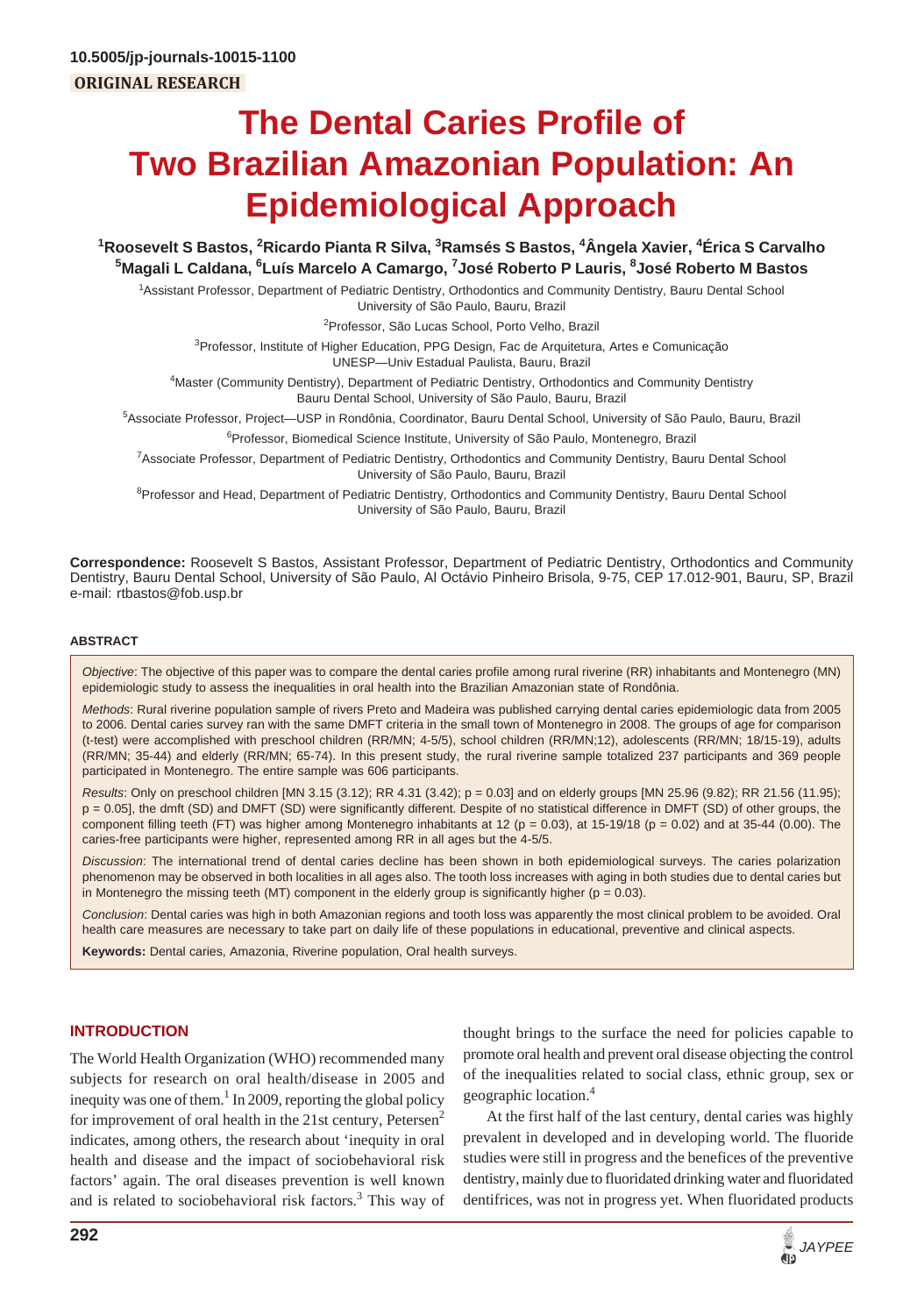have become part of day life of people worldwide the decrease of this disease has started. The decrease on dental caries year by year became to be expressive among young population, initially in highly industrialized countries and after in developing nations. Nevertheless reports has shown some kind of halt in this decrease when it gets at low scores of DMFT.<sup>5</sup>

This dental caries decline in 12-year-old school children also happened in Brazil. In 1986,<sup>6</sup> the national mean DMFT 6.65 changed to 2.78 in 2003,<sup>7</sup> which is 58.19% of decline. But in the north region, where the Amazonia is localized, the scores were 7.49 (1986) and 3.13 (2003) registering a decline of 58.21% in the prevalence of disease. The north region had been declining this disease at similar percentage of entire Brazil at the same period but in higher means. Differences between communities must be considered. Some towns like Bauru, Southeast of Brazil, in the period between  $1976<sup>8</sup>$  (9.89) and  $2006^9$  (0.90), the decline at this age was 90.90%. In 2004, riverine inhabitants of river Negro, Amazonian region, in 12 to 14-year-old Indian children the DMFT was 6.0 with 2.9 only at the decayed component. There are still places in Brazil where dental caries remains with high scores.<sup>10,11</sup>

The aim of this paper is to analyze oral health conditions between the dental caries profile of rural riverine population of rivers Preto and Madeira, in 2005 and 2006, $12$  and the Montenegro dental caries profile, in 2008.<sup>13</sup> Both places are localized at the Amazonian Brazilian state of Rondônia.

### **MATERIALS AND METHODS**

#### **The Rural Riverine Population Study**

A report has been published by Silva et al  $(2008)$ ,<sup>12</sup> carrying data from rural riverine population of rivers Machado and Preto (RR), into the state of Rondônia. The examinations were done in three moments, in February and July of 2005 and in January of 2006, by the same group of researchers, gathering same two examiners on board of the boat Floriano Riva Filho. At least 0.86 scores for kappa test were achieved. The sample population was examined by dental mirrors and tongue lowers, in doubt cases the CPI probe was used for dental caries.

The WHO form was used for DMFT index in deciduous and permanent teeth. Silva et al  $(2008)^{12}$  examined 469 subjects described in the following groups per age: 0-3, 4-5, 6-10, 12, 18, 35-44 and 65-74.

According to the Brazilian Health National Board, this research was approved by the Institutional Review Board of Bauru Dental School, University of São Paulo, Brazil, process 82/2004.

#### **The Montenegro Study**

With the same diagnostic criteria used by Silva et al  $(2008)$ ,  $^{12}$ an epidemiological survey ran in the small town of Montenegro (MN), state of Rondônia, into Amazonian biome, urban and rural area. The data collection ran in 2008.<sup>13</sup>

The participants of 5 years old were all from the same kindergarten in urban area and totalized two-thirds examined from all of children into this institution, all the children within this age present at school on that day were examined. In rural areas, there were no institutions attending preschool children; therefore, it was impossible to assess the spread children. The same reason to group of elderly (65-74 years of age) people happened and no data were collected from rural area. The urban area collection of data was possible by the cooperation of the independent league of rural health (LISURA) bringing to the place of examinations this group. The group of 12 was assessed at school in both areas and the index age of 15 grouped the ages 16 to 19 because the sample would be the same used by Brazilian national surveys since the first one in 1986.<sup>6</sup> The group of adults (35-44 years of age) was carried out randomly with teachers and employees in which the examiners in schools were working during this dental survey. All the participants were chosen at random and signed their agreements.

This research was approved also by the Institutional Review Board of Bauru Dental School, University of São Paulo, Brazil, process 25/2008.

## **The Comparison of Riverine and Montenegro Population Sample**

Some particular groups are not just the same. In the preschool children group of Montenegro, only 5-year-old subjects were in and among the riverines, 4 years old were added and the comparison was upon deciduous teeth obviously. The adolescent group among riverine population contemplated only 18 years old subjects and in the Montenegro study this group was represented by adolescents of 15 to 19 years of age.

For this present study, the statistical comparison analyzes the t-test among the groups (MN/RR) of preschool children (5 and 4-5), school children (12), adolescents (15-19 and 18), adults (35-44) and elderly (65-74).

It is important to understand the limitations of this research regarding two dental caries surveys ran in different moments with different examiners. In the contrary, there are few studies regarding Amazonian populations and the data unified in this present study must be seen as a relevant source of data of two particular Brazilian population of the state of Rondônia, sometimes forgotten.

## **RESULTS**

The sample distribution is shown at Table 1 as in the original studies. The riverine groups of 0 to 3 and 6 to 10 years old were not used for the present study but are also described. The total number of participants included in the present study was 606, distributed in these groups of age: Preschool children (5 and 4-5), school children (12), adolescents (15-19 and 18), adults (35-44) and elderly (65-74), with a total of 111, 132, 139, 140 and 79 participants respectively.

Table 2 shows the comparison of the means dental caries profile of each group. The means dmft for the group of preschool children and the riverine sample shows 26.74% more elevated dmft index than the sample of Montenegro  $(p = 0.03)$ . Instead of the differences between these two populations, studied is the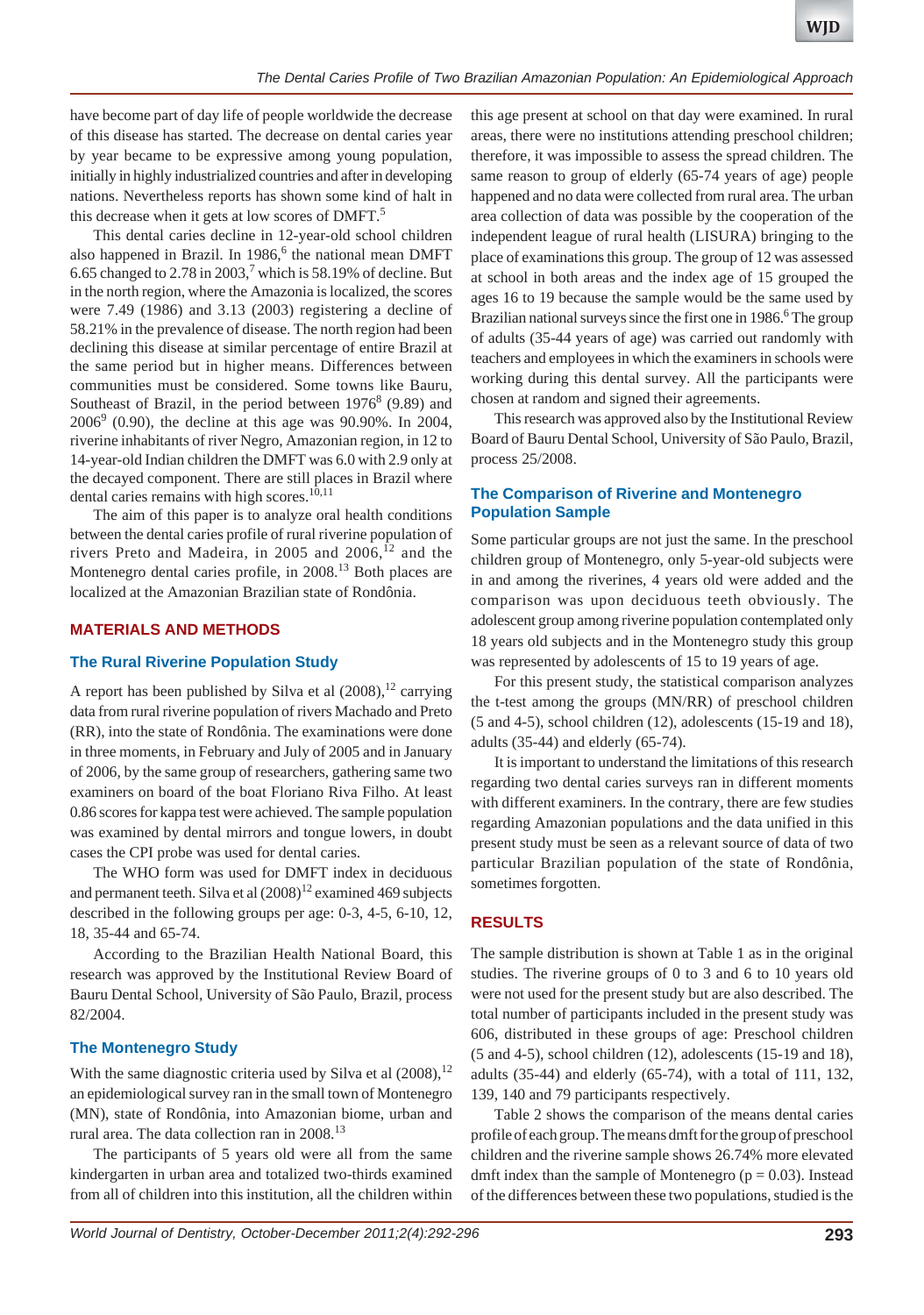| <i>INCHING Population (Rondoma, 2000 00)</i> |                          |               |              |     |  |  |  |  |
|----------------------------------------------|--------------------------|---------------|--------------|-----|--|--|--|--|
|                                              | Age                      |               | <b>Total</b> |     |  |  |  |  |
| Montenegro-RO                                | Riverine-RO              | Montenegro-RO | Riverine-RO  |     |  |  |  |  |
|                                              | $0 - 3$                  |               | 104          |     |  |  |  |  |
|                                              | $4 - 5$                  |               | 55           | 111 |  |  |  |  |
| 5                                            | $\qquad \qquad -$        | 61            |              |     |  |  |  |  |
|                                              | $6 - 10$                 |               | 128          |     |  |  |  |  |
| 12                                           | 12                       | 81            | 51           | 132 |  |  |  |  |
| $15 - 19$                                    | $\overline{\phantom{0}}$ | 98            |              | 139 |  |  |  |  |
| -                                            | 18                       |               | 41           |     |  |  |  |  |
| 35-44                                        | $35 - 44$                | 73            | 67           | 140 |  |  |  |  |
| 65-74                                        | 65-74                    | 56            | 23           | 79  |  |  |  |  |
| <b>Total</b>                                 |                          | 369           | 469          | 606 |  |  |  |  |

| Table 1: Sample distribution of dental caries survey of an Amazonian urban population (Montenegro, Rondônia, 2008) and an Amazonian |  |  |  |  |  |  |  |
|-------------------------------------------------------------------------------------------------------------------------------------|--|--|--|--|--|--|--|
| riverine population (Rondônia, 2005-06)                                                                                             |  |  |  |  |  |  |  |

**Table 2:** Comparison of dental caries profile of Montenegro in 2008 and riverine population in 2005-06 by t-test

| Age        |                 | DMFT (SD)     |                 | $p$ (t-test) |
|------------|-----------------|---------------|-----------------|--------------|
| Montenegro | <b>Riverine</b> | Montenegro    | <b>Riverine</b> |              |
|            |                 |               |                 |              |
| 5          | $4 - 5$         | $3.15*(3.12)$ | $4.31^*$ (3.42) | $0.03**$     |
| 12         |                 | 3.41(2.69)    | 2.65(3.01)      | $0.07***$    |
| $15 - 19$  | 18              | 5.98(4.19)    | 5.42(5.33)      | $0.24***$    |
| $35 - 44$  |                 | 16.00 (7.30)  | 17.73 (8.61)    | $0.10***$    |
| 65-74      |                 | 25.96 (9.82)  | 21.56 (11.95)   | $0.05***$    |

\*DMFT data; \*\*Statistically significant; \*\*\*Nonstatistically significant

**Table 3:** Components of means DMFT decayed teeth [DT(SD)], missing teeth [MT(SD)] and filling teeth [FT(SD)] of Montenegro and riverine population compared by t-test (p)

| Age             |          | DT(SD)    |           | MT(SD) |           |           | FT(SD) |           |           |                |
|-----------------|----------|-----------|-----------|--------|-----------|-----------|--------|-----------|-----------|----------------|
| $MN^*$          | $R^{**}$ | $MN^*$    | $RR**$    | י פי   | $MN^*$    | $RR**$    | p      | $MN^*$    | $RR**$    | $\overline{p}$ |
|                 |          | $2.67***$ | $4.20***$ |        |           |           |        | $0.48***$ | $0.11***$ |                |
| $5\overline{)}$ | $4 - 5$  | (3.06)    | (3.44)    | 0.01   | $0.00***$ | $0.00***$ |        | (1.15)    | (0.49)    | 0.01           |
|                 |          | 2.53      | 2.15      |        | 0.25      | 0.29      |        | 0.63      | 0.21      |                |
| 12              |          | (2.24)    | (4.03)    | 0.24   | (0.64)    | (0.72)    | 0.37   | (1.45)    | (0.89)    | 0.03           |
| $15 - 19$       | 18       | 3.27      | 3.17      |        | 1.09      | 1.54      |        | 1.62      | 0.71      |                |
|                 |          | (2.87)    | (3.69)    | 0.43   | (1.59)    | (2.89)    | 0.12   | (2.66)    | (1.75)    | 0.02           |
|                 |          | 2.21      | 2.54      |        | 9.79      | 14.33     |        | 4.00      | 0.86      |                |
| $35 - 44$       |          | (2.33)    | (3.66)    | 0.22   | (8.65)    | (8.83)    | 0.00   | (4.16)    | (2.99)    | 0.00           |
|                 |          | 0.89      | 1.96      |        | 24.71     | 19.56     |        | 0.36      | 0.04      |                |
| 65-74           |          | (1.60)    | (3.13)    | 0.02   | (10.74)   | (11.92)   | 0.03   | (1.15)    | (0.20)    | 0.19           |

\*MN: Montenegro population; \*\*RR: Riverine population; \*\*\*These components are DMFT index related

DMFT score of school children, adolescents and adults showed no statistical significance in t-test. But in the elderly group the differences were statistically significant between both samples  $(p=0.05)$ , in Montenegro the 25.96 that means DMFT represents 17.08% elevated than the riverine sample (21.56 DMFT).

The components decayed, missing and filled of dmft and DMFT were statistically compared by t-test for every group of this study; these results are shown in Table 3. Among the preschool children groups, the decayed teeth components (dt) were higher in the riverine sample by  $36.42\%$  ( $p = 0.0058$ ) and the filled teeth components (ft) were higher (77.08%) in the Montenegro sample ( $p = 0.01$ ). The only component of the

school children group that showed statistically different data  $(p = 0.03)$  was the filled component (FT). Also, this component is the only statistical difference among the adolescent samples  $(p = 0.02)$ . In both cases, the higher mean difference is upon Montenegro with 66.67 and 56.17% respectively. The adult group shows the component missing teeth (MT) with higher score for riverine sample 14.33 and to Montenegro sample 9.79  $(p = 0.00)$  which represents 31.69% higher score for riverine sample. On the same group, the filled components (FT) were statistically higher among the Montenegro participants (4.00;  $p = 0.00$ ). The decayed (DT;  $p = 0.02$ ) and missing (MT;  $p = 0.03$ ) components were statistically different for the elderly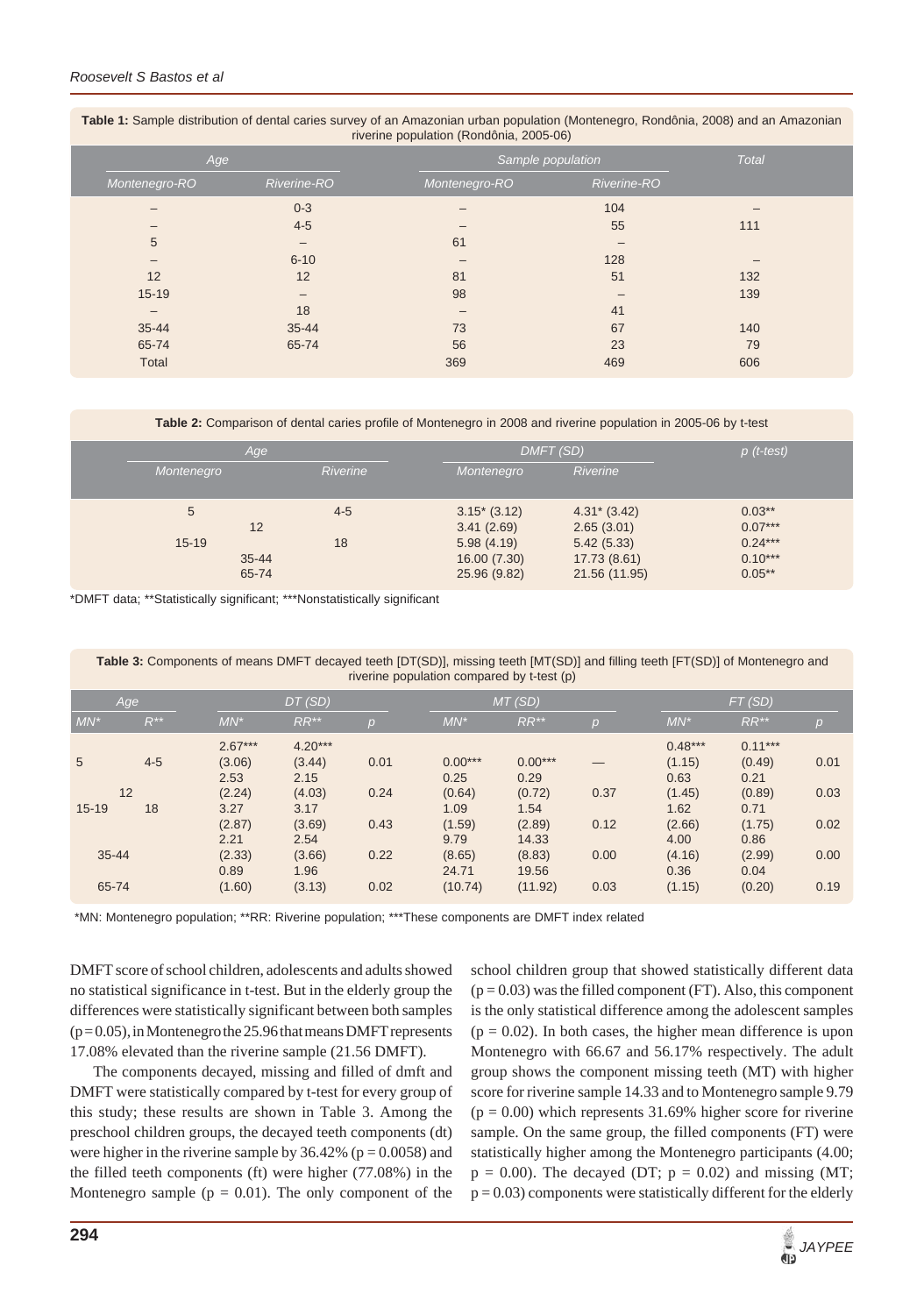

**Fig. 1:** Percentage of caries-free of Montenegro and riverine population

group. In the DT case, the riverine sample shows more than double of Montenegro score and the MT of Montenegro were 20.84% higher than riverine participants.

Figure 1 shows the caries-free percentage of both populations concerned in this report. Only in the preschool children groups the percentage is higher in Montenegro, all the other ages studied the riverine sample showed higher percentage of caries-free subjects.

A—preschool children groups; B–school children groups; C—adolescents groups; D—adults groups; E—elderly groups.

#### **DISCUSSION**

The knowledge of the prevalence of any disease, in a population is always an important start to public health services attend people's necessities. This is the reason why researchers have been improving methods concerning randomized samples and welfare examinations to take part on methodologies to accomplish reliable epidemiological surveys. Dental caries has been the most studied oral disease in the entire world and the methodology used to collect this kind of data has been published for more than a century. But the report of Klein and Palmer<sup>14</sup> (1937) has given the scientific community an important start reference. In modern days, WHO has been worried in preparing reliable criteria, not only for dental caries but also to be used for several diseases, therefore, the results could be compared by different countries, towns and communities.<sup>15</sup> So, the oral health promotion and prevention of oral disease may be a reality into action programs. $<sup>2</sup>$  This concern has given the possibility</sup> of comparing DMFT data published by Silva et al  $(2008)^{12}$ among riverine population of rivers Negro and Madeira to the rural and urban population of the small town of Montenegro, both places into the Amazonian biome.

The Brazilian state of Rondônia does not have an oral health care policy to look for its inhabitants. In the contrary for humanitarian reasons, no governmental organizations and religious groups sometimes do campaigns concerning the urgent health needs commonly infectious diseases such as hydric epidemic diseases, sexual diseases and dental caries into

Amazonian area among rural riverine populations. The dental education must be continued as in the period of assistance, the population gets motivated but further this pattern is questionable, $16$  and the education must be focused at parents because they have an important role on the health behavior of their children.17,18 In Montenegro, the oral health attention is given in other way. Gathering with local public health services the University of São Paulo presents a program in this town. At least two times a year, since 2002, graduate and postgraduate students and also professors with the aim to increase the health, and oral health knowledge throughout the region. Clinical attention is also done without any charges either for population or to municipality concentrating efforts on educational, preventive and clinical dentistry and speech and language pathology and audiology. The results of such efforts are not still apparent on epidemiological data in this report because of the early years of its start, despite the interest of autonomy and independence. However, nowadays, Montenegro has shown interests on it as a public dental health service with dentists hired by the municipality is now available to the population. unfortunately, the rural area is not covered yet.

The caries polarization phenomenon might be observed in both localities in all ages. Part of the sample was formed by rural inhabitants of Montenegro where industrialized food is harder to reach, therefore, probably caries-free individuals were present in the adults and even in the elderly group. But the only age group which Montenegro inhabitants showed higher percentage of caries-free, was at preschool children (Fig. 1). At all other ages the percentage was higher among rural riverine participants. The hypothesis for such result may be due, first of all, by the most difficult access to cariogenic industrialized products and even for dental decay prevention, mainly by fluoridated dentifrices and for carbohydrates incorporated in many soft drinks and foods among the rural riverine population, which are less expensive. Obviously, in a town, the access of any industrialized product is easier, even in an Amazonian town. Other hypothesis concerned is the higher access of Montenegro population to dental care provided by public and private services, it may cause an overtreatment by urban population increasing dental restorations and tooth extractions. It is important to remember the absence of fluoridated water supply in both populations and also the fluoridated dentifrices present in the Brazilian market since 1989, surely present at the state of Rondônia.

After the year 2000, many Brazilian cities were already with more than 50% of caries-free school children, 8,9,19,20 but in Montenegro  $(2008)^{13}$  only 14.81% were free from cavities. Similar or better percentage was already achieved in Campinas<sup>21</sup> by the year 1976 (18.14%), Belo Horizonte<sup>22</sup> in 1993 (33.80%), Bauru in 1995<sup>8,9,23</sup> (16.70%), Piracicaba<sup>24</sup> in 1996 (38.60%), São Paulo<sup>25</sup> in 1996 (39.80%), all Brazilian cities.

The mean dmft in preschool children was significantly different ( $p = 0.03$ ), the rural riverine sample was higher and after analyzing decayed ( $p = 0.01$ ) and filling ( $p = 0.01$ )